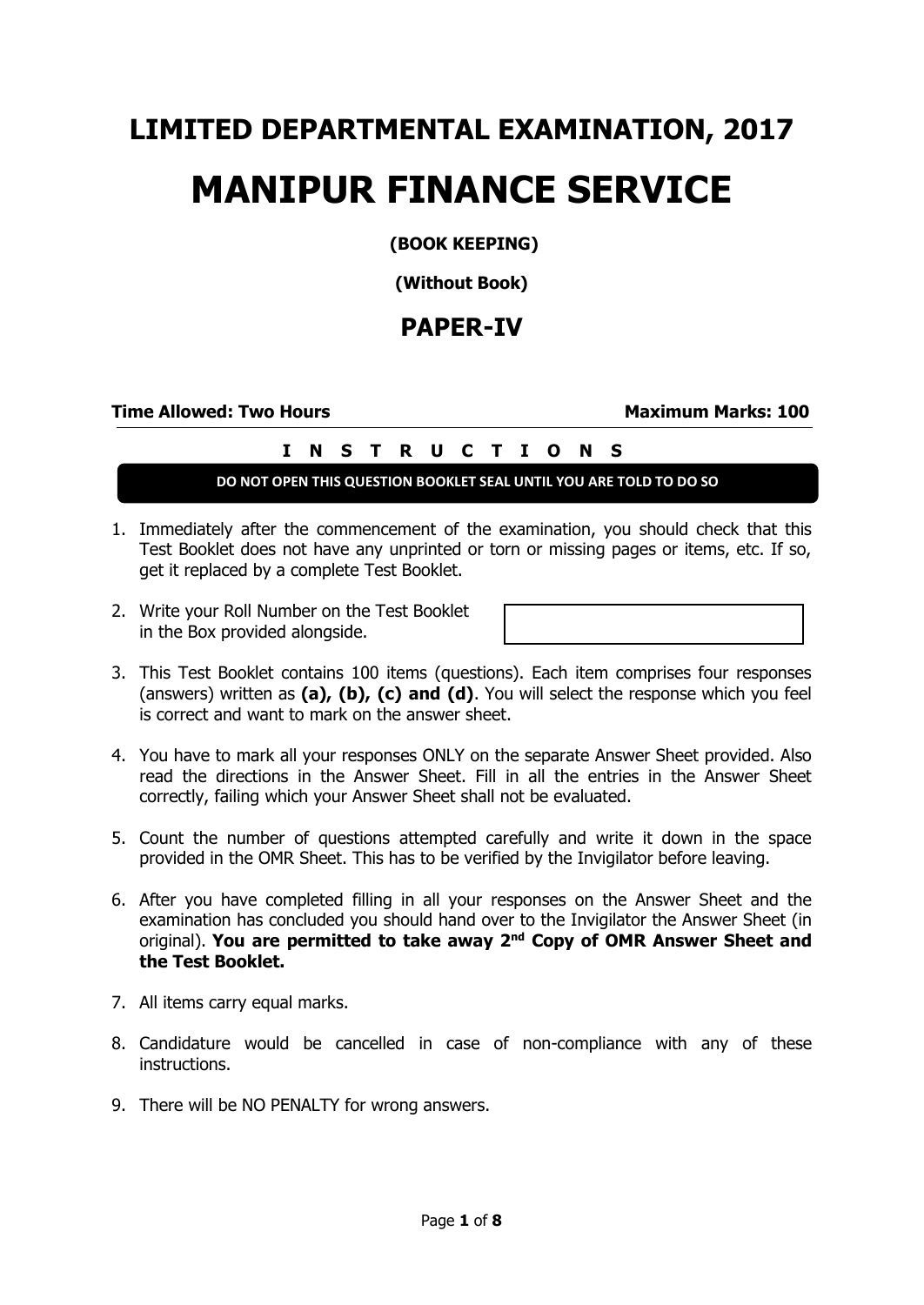### **Question Starts**

- 1. Book-keeping is mainly concerned with–
	- (a) Designing the system of recording.
	- (b) Recording business data relating to its operation.
	- (c) Interpreting the data for the users.
	- (d) Summarizing the business data and record preparation.
- 2. Which of the following is not a business transaction –
	- (a) Bought furniture for business Rs. 5000.
	- (b) Paid salaries Rs. 10000 for the manager.
	- (c) Paid rent for office building Rs. 2000.
	- (d) Purchased an almirah for personal use  $-$  Rs. 7000.
- 3. Internal users of accounting information are–
	- (a) Investors
	- (b) Creditors
	- (c) Management
	- (d) employees
- 4. The last step of accounting process is
	- (a) Provide information to interested parties
	- (b) Record of business transaction in th books
	- (c) Make summary in the form of financial statement.
	- (d) Classify sub-heads in the ledger.
- 5. A person to whom money is owed by the business is called -
	- (a) Creditors
	- (b) Debtors
	- (c) Promoters
	- (d) Government.
- 6. Accounting starts where
	- (a) The ledger posting has been completed.
	- (b) Book-keeping ends.
	- (c) Transaction are recorded in the books.
	- (d) Journals entries are passed.
- 7. Goods used by the proprietor is called  $-$ 
	- (a) Assets
	- (b) Stocks
	- (c) Publicity
	- (d) drawings
- 8. Bank over draft is
	- a) A long term liability
	- b) A short term liability
	- c) A current liability
	- d) A contingent liability
- 9. Revenue is generally realized at the terms of sale. Which principle is involved?
	- a) Matching
	- b) Full disclosure
	- c) Revenue recognition
	- d) Consistency
- 10. Accounting principles are generally based on:
	- a) Practicability
	- b) Subjectivity
	- c) Convenience in recording
	- d) Substance over form
- 11. Book-keeping means
	- a) To keep books in cabinets
	- b) To record business transaction in account books.
	- c) To record all the activities by a trader in his diaries.
	- d) To write the necessary books as required.
- 12. Which is the oldest form of accounting?
	- a) Management accounting
		- b) Cost accounting
		- c) Financial accounting
		- d) Human Resource accounting
- 13. Point out the item not included in Accounting cycle –
	- a) Recording
	- b) Classification
	- c) Summarizing
	- d) Verification
- 14. Choose the incorrect equation -
	- (a) Assets = Capital + Liabilities
	- (b) Capital Liabilities = Assets
	- (c) Liabilities = Assets Capital
	- (d) Capital = Assets Liabilities
- 15. Which of the following transaction, is not of financial character?
	- (a) Purchase of an asset on credit.
	- (b) Purchase of a machine in Cash
	- (c) Withdrawal of cash by the proprietor
	- (d) Strike launched by the employees to give higher salaries.
- 16. When a firm maintains a cash book, it is not necessary to maintain –
	- (a) Journal proper
	- (b) Cash and Bank account in ledger
	- (c) Sales book
	- (d) Purchase book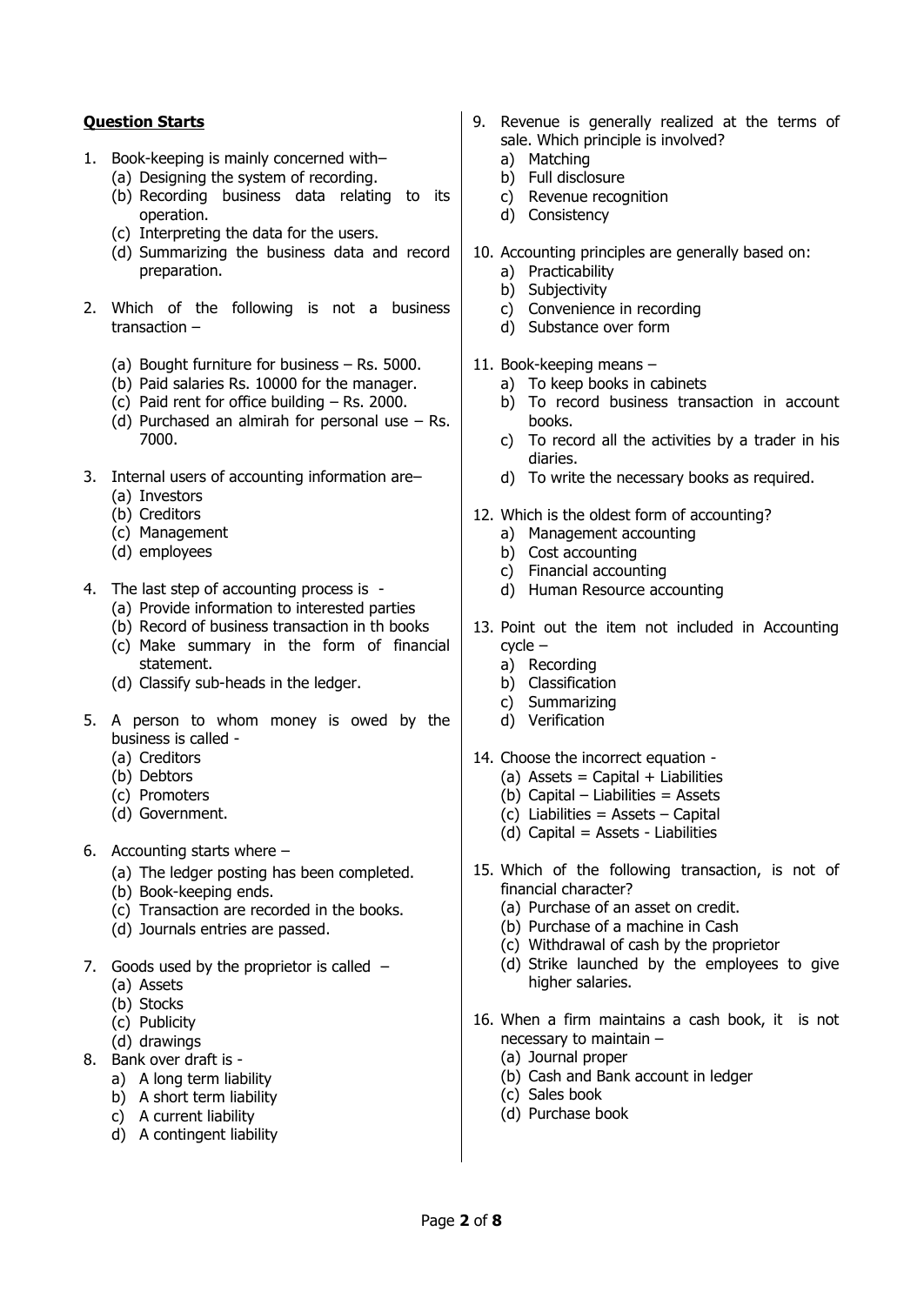- 17. Given: Cash book shows an overdraft of Rs. 2000, on depositing Rs 1000 into the bank and giving a cheque of Rs. 7200 for rent, the balance will be:
	- (a) Rs. 4800 (Dr)
	- (b) Rs. 4800 (Cr)
	- (c) Rs. 800 (Dr)
	- (d) Rs. 800 (Cr)
- 18. A furniture of Rs. 2000 invested in the business will be credited to -
	- (a) Furniture account
	- (b) Cash account
	- (c) Capital Account
	- (d) Investment Account
- 19. Purchased goods from A Rs. 5000 for cash, less 8% Trade Discount and received 2% Cash Discount. Discount account will be credited with (a) Rs. 420
	- (b) Rs. 92
	- (c) Rs. 100
	- (d) Rs. 82
	-
- 20. Payment of wages Rs. 6000 to workman for installation of a machine, should be debited to :
	- (a) Wages account
	- (b) Installation account
	- (c) Machinery account
	- (d) Workman account
- 21. Given: Cash Rs. 5000, Furniture Rs. 24000, Stock – Rs. 20000, creditors – Rs. 6000, Outstanding Liabilities – Rs. 2000. Now the amount of Capital will be:
	- (a) Rs. 49000
	- (b) Rs. 57000
	- (c) Rs. 39000
	- (d) Rs. 41000
- 22. Discount column of cash book is:
	- (a) Totaled and not balanced.
	- (b) Not balanced.
	- (c) Balanced
	- (d) Neither totaled nor balanced.
- 23. The balance of Petty Cash Book is:
	- (a) Expenses
	- (b) Liability
	- (c) Assets
	- (d) Profits
- 24. Trade Discount allowed to Rahim Rs. 500 will be debited to -
	- (a) Trade discount account
	- (b) Rahim's account
	- (c) Sales account
	- (d) No entry
- 25. Double Column Cash Book records
	- (a) Cash transaction only
	- (b) All transactions
	- (c) Cash purchases and credit sales
	- (d) Cash and bank transactions
- 26. In purchase book, record is maintained for:
	- (a) Purchases of assets
	- (b) All purchases of goods on credit
	- (c) All cash purchases of goods
	- (d) All cash and credit purchases
- 27. Trade Discount is give:
	- (a) On receipt of cash before time
	- (b) On sale of goods
	- (c) On cash payment
	- (d) On the purchase of goods on credit.
- 28. Accounts related to property are called
	- (a) Nominal accounts
	- (b) Real accounts
	- (c) Personal accounts
	- (d) Outstanding accounts
- 29. The return of goods by a customer should be debited to:
	- (a) Customer's account
	- (b) Sales return account
	- (c) Goods account
	- (d) Return outward account
- 30. In case of debts becoming bad, the amount should b e credited to:
	- (a) Debtor's account
	- (b) Bad Debt account
	- (c) Sales account
	- (d) Insolvent's account
- 31. A petty cash book maintains records of
	- (a) All petty expenses
	- (b) All expenses
	- (c) Outstanding expenses
	- (d) Petty expenses which are paid in cash
- 32. Shyam's cheque is dishonoured. It will be debited to –
	- (a) Cheque account
	- (b) Cash account
	- (c) Shyam's account
	- (d) Bank account
- 33. Which one of the following may have Conta entry?
	- (a) Cheque drawn for personal purposes
	- (b) Cash deposited into the bank account
	- (c) Cheque drawn and paid salaries on the same day
	- (d) Purchased furniture by cheque.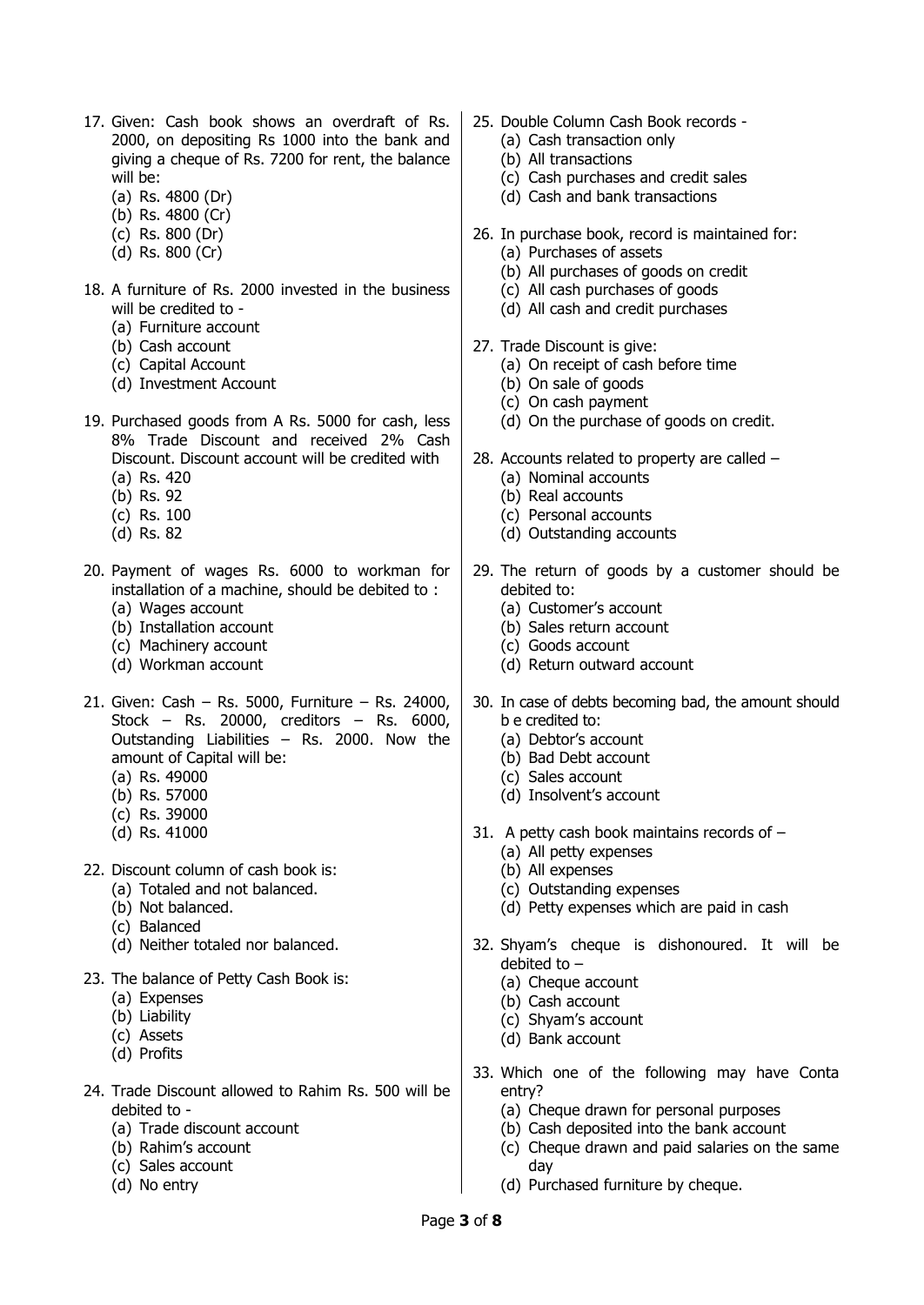- 34. Accounting Standards are necessary
	- (a) Due to regional business purposes
	- (b) For National budget accounting
	- (c) Due to globalization of business
	- (d) For the preparation of financial statement.
- 35. Record is maintained in purchase book after
	- (a) Deduction of trade discounts
	- (b) Adding trade discounts
	- (c) Adding cash discounts
	- (d) Deducting cash discounts
- 36. Given: Goods sold to Ratan Rs. 4000 Goods sold to Biren (cash) Rs. 5000 Goods sold to Hari – Rs 7000
	- The total of Sales Book will be:
	- (a)Rs. 16000
	- (b)Rs. 9000
	- (c) Rs, 11000
	- (d)Rs. 12000
- 37. Entry for goods taken away by the proprietor for his private use will be made in –
	- (a) Purchase book
	- (b) Journal proper
	- (c) Return inward book
	- (d) Return outward book
- 38. Which account will be credited in giving goods of Rs. 500 in charity?
	- (a) Sales account
	- (b) Purchase account
	- (c) Charity account
	- (d) Personal account.
- 39. Final balance of sales account is transferred to (a) Purchase book
	- (b) Purchase return book
	- (c) Trading account
	- (d) Profit and Loss account
- 40. Credit Note is written by
	- (a) The seller to the buyer
	- (b) The buyer to the seller
	- (c) The bank to the customer
	- (d) The customer to the bank
- 41. The ledger of a trader is a  $-$ 
	- (a) Bills Book
	- (b) Principal Book
	- (c) Sales Book
	- (d) Cash Book
- 42. The total assets in a business are Rs. 500000 and the total liabilities are Rs. 30000. The difference of Rs. 200000 is called -
	- (a) Capital
	- (b) Expenses
	- (c) Income
	- (d) Goodwill
- 43. The debit balances of bank in the pass book shows –
	- (a) Customer's money
	- (b) Bank's money
	- (c) Income of the customer
	- (d) Total amount deposited
- 44. The trial balance of a business is prepared from the information obtained from –
	- (a) Journal
	- (b) Ledger
	- (c) Cash book
	- (d) Original records
- 45. The nominal accounts are closed by transferring to  $-$ 
	- (a) Profit and Loss account
	- (b) Cash account
	- (c) Balance sheet
	- (d) Reconciliation Book
- 46. The main object of keeping the ledger book is
	- (a) To see the accuracy of accounts
	- (b) To know the position of business
	- (c) To know the collecting results of the business relating to account
	- (d) To know the positions of retained earnings.
- 47. The balance of drawing account is transferred to
	- : (a) Capital account of the trader
	- (b) Trading account
	- (c) Profit and Loss account
	- (d) Debtor's account
- 48. Recording of transactions in the ledger is called (a) Journalizing
	- (b) Posting
	- (c) Casting
	- (d) adjusting
- 49. Shamu started business with cash Rs. 15000 and goods Rs. 5000. The posting in Shamu's Capital account will be –
	- (a) Debit side by Rs. 20000
	- (b) Debit side by Rs. 15000
	- (c) Debit side by Rs. 20000
	- (d) Debit side by Rs. 5000
- 50. The balance of personal account is
	- (a) Debit Balance
	- (b) Credit Balance
	- (c) Neither debit nor credit
	- (d) Either debit or credit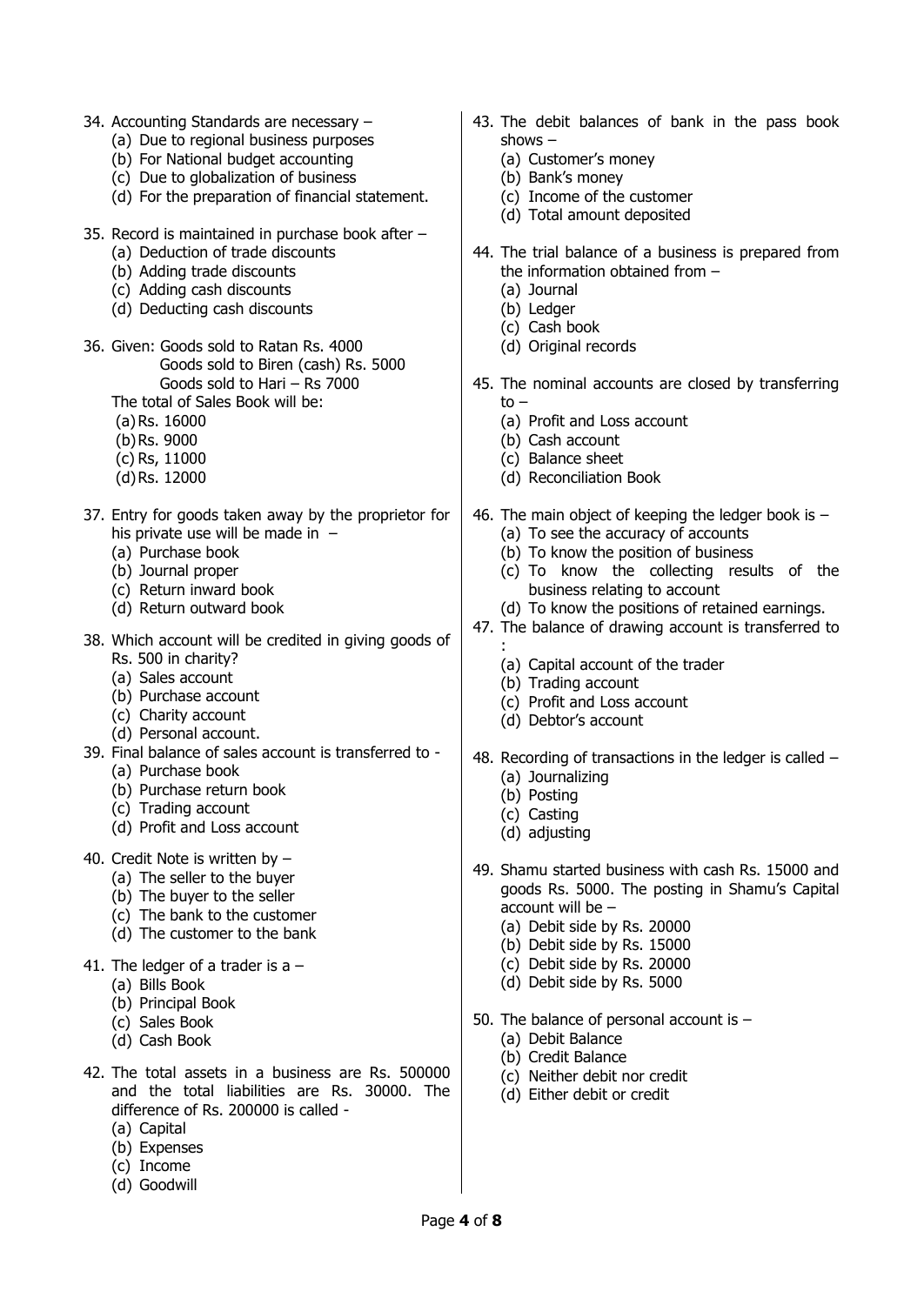| 51. Which of the following is a feature of a Trial<br>Balance?<br>(a) It is an account<br>(b) It is prepared on a specific date<br>(c) It fails up to check up arithmetical accuracy<br>(d) It is prepared from journal                                             | 60. Depreciation on fixed assets is shown in $-$<br>(a) Trading account<br>(b) Profit and Loss account<br>(c) Appropriation account<br>(d) Balance sheet (cr) side                                      |  |  |
|---------------------------------------------------------------------------------------------------------------------------------------------------------------------------------------------------------------------------------------------------------------------|---------------------------------------------------------------------------------------------------------------------------------------------------------------------------------------------------------|--|--|
| 52. The difference of trial balance is transferred to $-$<br>(a) Capital account<br>(b) Profit and Loss account<br>(c) Suspense account<br>(d) Balance sheet                                                                                                        | 61. The balance of profit and loss account is<br>transferred to $-$<br>(a) Cash account<br>(b) Sales account<br>(c) Capital account<br>(d) Investment account                                           |  |  |
| 53. Trial balance does not include -<br>(a) Opening stock<br>(b) Closing stock<br>(c) Capital account<br>(d) drawings                                                                                                                                               | 62. Interest on investment is shown in $-$<br>(a) Profit and loss account (Cr) side<br>(b) Profit and loss account (Dr) side<br>(c) Balance sheet liabilities<br>(d) Balance sheet assets               |  |  |
| 54. which of the following errors is revealed by trial<br>balance?<br>(a) Error of omission<br>(b) Error of principle<br>(c) Error in casting & balancing<br>(d) Compensating errors                                                                                | 63. Apprentice premium is an item of $-$<br>(a) Trading account (Dr) side<br>(b) Balance sheet liabilities side<br>(c) Profit and loss account (Cr) side<br>(d) Profit and Loss account (Dr) side       |  |  |
| 55. Preparation of trial balance is $-$<br>(a) Voluntary<br>(b) Compulsory<br>(c) Neither voluntary nor compulsory<br>(d) Either voluntary or compulsory                                                                                                            | 64. Patent is $-$<br>(a) A current asset<br>(b) An intangible asset<br>(c) A tangible asset<br>(d) A fictitious asset                                                                                   |  |  |
| 56. Final accounts are prepared from -<br>(a) Journal<br>(b) Ledger accounts<br>(c) Cash summary<br>(d) Trial balance                                                                                                                                               | 65. Return outward appearing in trial balance is<br>deducted from -<br>(a) Closing stock<br>(b) Opening stock<br>(c) Purchases<br>(d) Sales                                                             |  |  |
| 57. Which of the following methods are preparing<br>trial balance is most popular?<br>(a) Balance method<br>(b) Total method<br>(c) Balance and total method<br>(d) Mixed method                                                                                    | 66. Amount of sales is Rs. 240000. The gross profit<br>is 20% of cost. Then the cost of goods sold is $-$<br>(a) Rs. $2,00,000$<br>(b) Rs. 1,80,000<br>(c) Rs. $40,000$<br>(d) Rs. 2,20,000             |  |  |
| 58. Find out the wrong statement -<br>(a) Error of principle is disclosed by trial balance<br>(b) Trial balance is not included in final account<br>(c) Preparation of trial balance is not compulsory<br>(d) Trial balance is prepared after ledger<br>preparation | 67. Given: Sales $-$ Rs. 20,000, purchase $-$ Rs.<br>15,000, Closing stock-Rs. 6,000, opening stock -<br>Rs. 4,000, Freight- Rs. 2000.<br>Then the amount of Gross Profit will be $-$<br>(a) Rs. $4000$ |  |  |
| 59. Principal users of financial statements are:<br>(a) Investors<br>(b) Banks                                                                                                                                                                                      | (b) Rs. 5000<br>$(c)$ Rs. 6000<br>(d) Rs. 8000                                                                                                                                                          |  |  |

(c) Management (d) government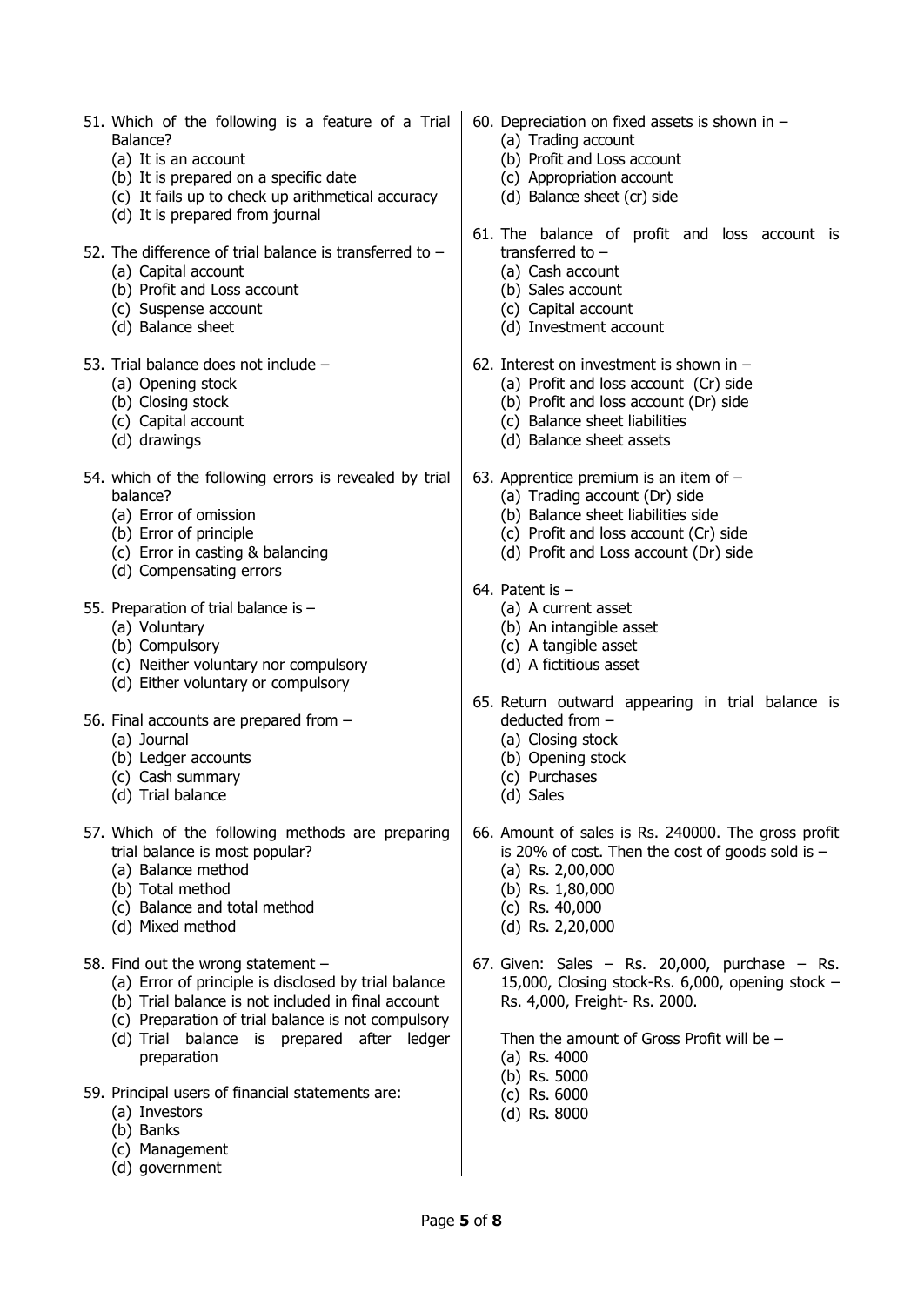- 68. If the credit side of Profit and Loss account is move than the debit side, it show –d
	- (a) Gross loss
	- (b) Net profit
	- (c) Gross profit
	- (d) Net loss
- 69. Net profit is equal to  $-$ 
	- (a) Gross profit + Indirect expenses  $-$  Indirect incomes
	- (b) Indirect incomes Indirect expenses
	- (c) Gross Loss Indirect expenses + Indirect incomes
	- (d) Gross profit + Indirect incomes  $-$  Indirect expenses
- 70. Balance sheet is a part of
	- (a) Income statement
	- (b) Profit and loss account
	- (c) Final account
	- (d) Appropriation account
- 71. Given: Purchase Rs. 80000 Return inward – Rs. 2000 Direct expenses – Rs. 6000 Total sales – Rs. 820000
	- Now Gross profit or Gross loss will be:
	- (a) Rs. 5000
	- (b) Rs. 6000
	- (c) Rs. 2000
	- (d) Rs. 8000
- 72. A machine was purchased for Rs. 9000. It was depreciated at 10% p.a. under written drawn value method. The balance carried down after two years will be –
	- (a) Rs. 72900
	- (b) Rs. 81000
	- (c) Rs. 70900
	- (d) Rs. 65610
- 73. Which of the following is correct?
	- (a)  $G.P = Sales cost of goods sold$
	- (b)  $G.P. = Sales Purchase + Direct expenses.$
	- (c) G.P. = Sales Purchases + opening stock
	- (d) G.P. = Purchases + Closing Stock Sales

### 74. Closing stock is valued at –

- (a) Cost or Market price whichever is higher
- (b) Cost price
- (c) Market price
- (d) Market price or cost price whichever is less.
- 75. Closing stock can be shown in the Trial Balance if – (a) The purchase is adjusted (b) The sale is adjusted (c) The value of closing stock is very less (d) The value of opening stock increased 76. Item given : Net loss – Rs 7800 Apprentice premium Rs. 500 Interest on investment Rs. 15000 Salary & wages – Rs 6000 Now the amount of Net Surplus will be – (a) Rs. 1200 (b) Rs. 2400 (c) Rs. 1700 (d) Rs. 2900 77. Choose the correct entry for the closing of sales and closing stock – (a) Trading A/c Dr To closing stock A/c To sales A/c (b) Sales A/c Dr Trading A/c Dr To closing stock A/c (c) Sales A/c Dr Closing A/c Dr. To Trading A/c (d) Trading A/c Dr Closing stock A/c Dr
	- To sales A/c
- 78. If prepaid expenses and closing stock are excluded from current assets, the balance is called –
	- (a) Fixed assets
	- (b) Fictitious assets
	- (c) Wasting assets
	- (d) Liquid assets
- 79. Those assets which do not have any physical existence but having valuable properties are known as –
	- (a) Tangible assets
	- (b) Intangible assets
	- (c) Current assets
	- (d) Liquid assets
- 80. Those expenses the benefit will be available in the next accounting year are called –
	- (a) Prepaid expenses
	- (b) Outstanding expenses
	- (c) Unpaid interest
	- (d) Preliminary expenses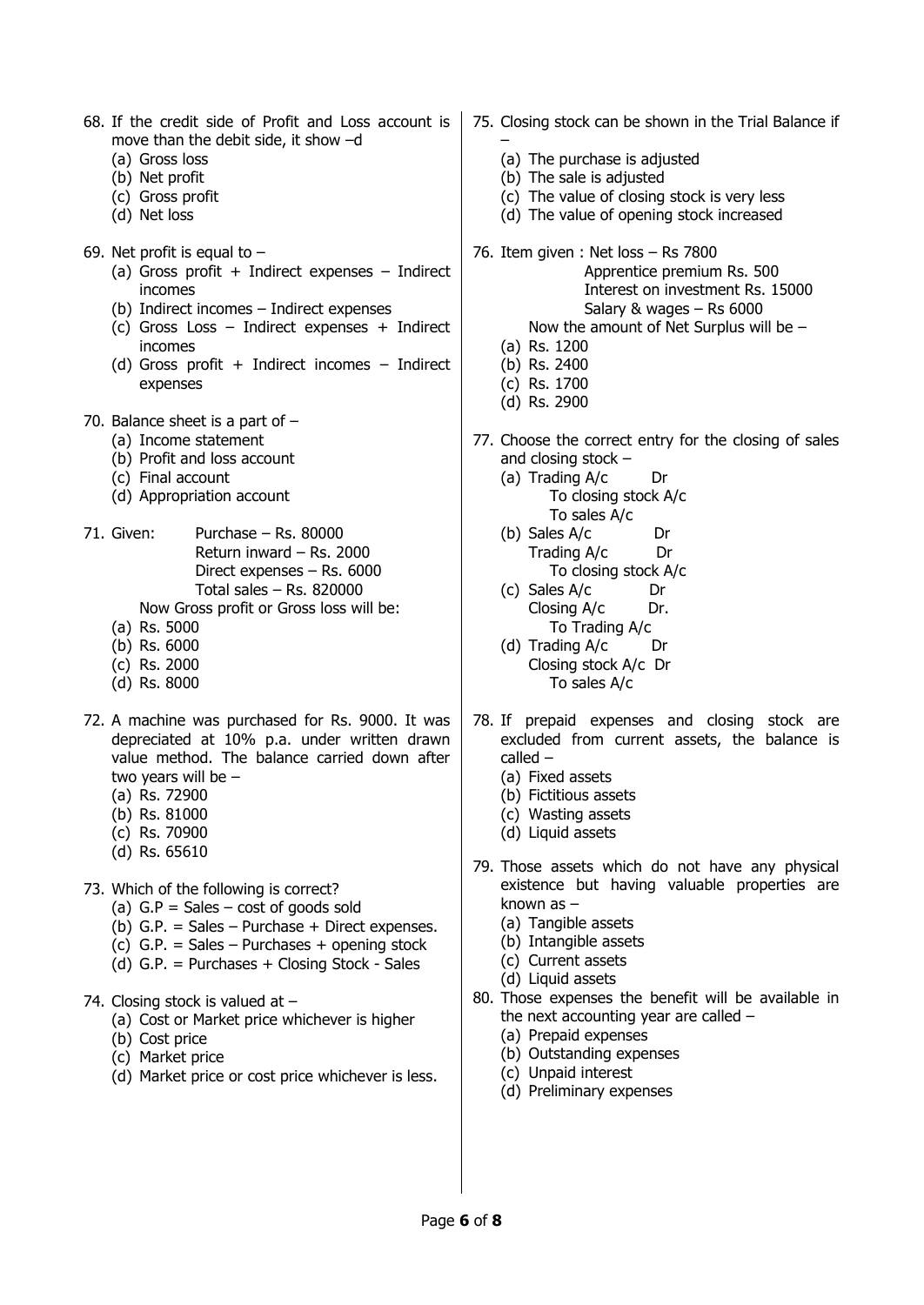- 81. Trial balance extract on 31-3-2017, Sundry debtors – Rs. 30000 Provision for Doubtful debts – Rs. (Cr) 2000 New Bad Debts at 10% on Sundry Debtors are to be created. How much will be changed to profit & loss account during the year?
	- (a) Rs. 3000
	- (b) Rs. 2500
	- (c) Rs. 2000
	- (d) Rs. 1000
- 82. Modern Double Entry System was developed by: (a) R.N. Carter
	- (b) Lucas Pacioli
	- (c) E.N. Kohler
	- (d) J.R. Batliboi
- 83. Out of the following, which account is not allowed to record in books?
	- (a) Cash discount
	- (b) Discount received
	- (c) Trade discount
	- (d) Discount allowed
- 84. Bank overdraft account is -
	- (a) Personal account
	- (b) Real account
	- (c) Nominal account
	- (d) Representative personal account
- 85. Which of the following is a real account?
	- (a) Repairing account
	- (b) Building account
	- (c) Charity account
	- (d) M & Co account
- 86. What account will be credited on giving goods in donation?
	- (a) Purchase account
	- (b) Sales account
	- (c) Donation account
	- (d) Cash account
- 87. Which is the correct entry for the following? Goods stolen – Cost Rs. 1200, sale price – Rs. 1500.
	- (a) Purchase A/c Dr Rs. 1500 To Goods A/c Rs. 1500
	- (b) Loss by theft  $A/c$  Dr Rs. 1200 To Purchase A/c Rs. 1500
	- (c) Purchase A/c Dr Rs. 1500 To sales A/c Rs. 1500
	- (d) Purchase A/c Dr Rs. 1200 To Closing stock Rs. 1500
- 88. Convention of prudence takes into account
	- (a) All future profit and looses
	- (b) All amount receivables
	- (c) All future losses and uncertainties
	- (d) Neither profits nor losses of the future
- 89. Cash taken by the proprietor from the business should be credited to –
	- (a) Capital account
	- (b) Cash account
	- (c) Personal account
	- (d) Drawings account
- 90. A trader is treated as a separate unit from the business, is under –
	- (a) Principles of consistency
	- (b) Entity concept
	- (c) Objectivity concept
	- (d) Principle of prudence
- 91. In Dual aspect concept, the duality principle is expressed under –
	- (a) Fundamentals of Accounting equation
	- (b) The three aspects of a transactions
	- (c) The main aspect of the transaction
	- (d) The compounded system of the entry
- 92. From the following, point out the example of dead-stock –
	- (a) Sundry debtors
	- (b) Sundry creditors
	- (c) Land and buildings
	- (d) investment
- 93. accrual basis of accounting system is based on (a) Materiality concept
	-
	- (b) Cost concept
	- (c) Matching concept
	- (d) Continuity concept
- 94. Point out the representative personal account (a) Unexpired insurance account
	- (b) Drawings account
	- (c) United Bank of India
	- (d) Ram's Account
- 95. Goods purchased on credit from Hari, credited to:
	- (a) Hari's account
	- (b) Purchase account
	- (c) Goods account
	- (d) Cash account
- 96. Stock invested by the proprietor worth Rs. 10000 in the business will be debited to –
	- (a) Cash account
	- (b) Capital account
	- (c) Proprietor's account
	- (d) Stock account